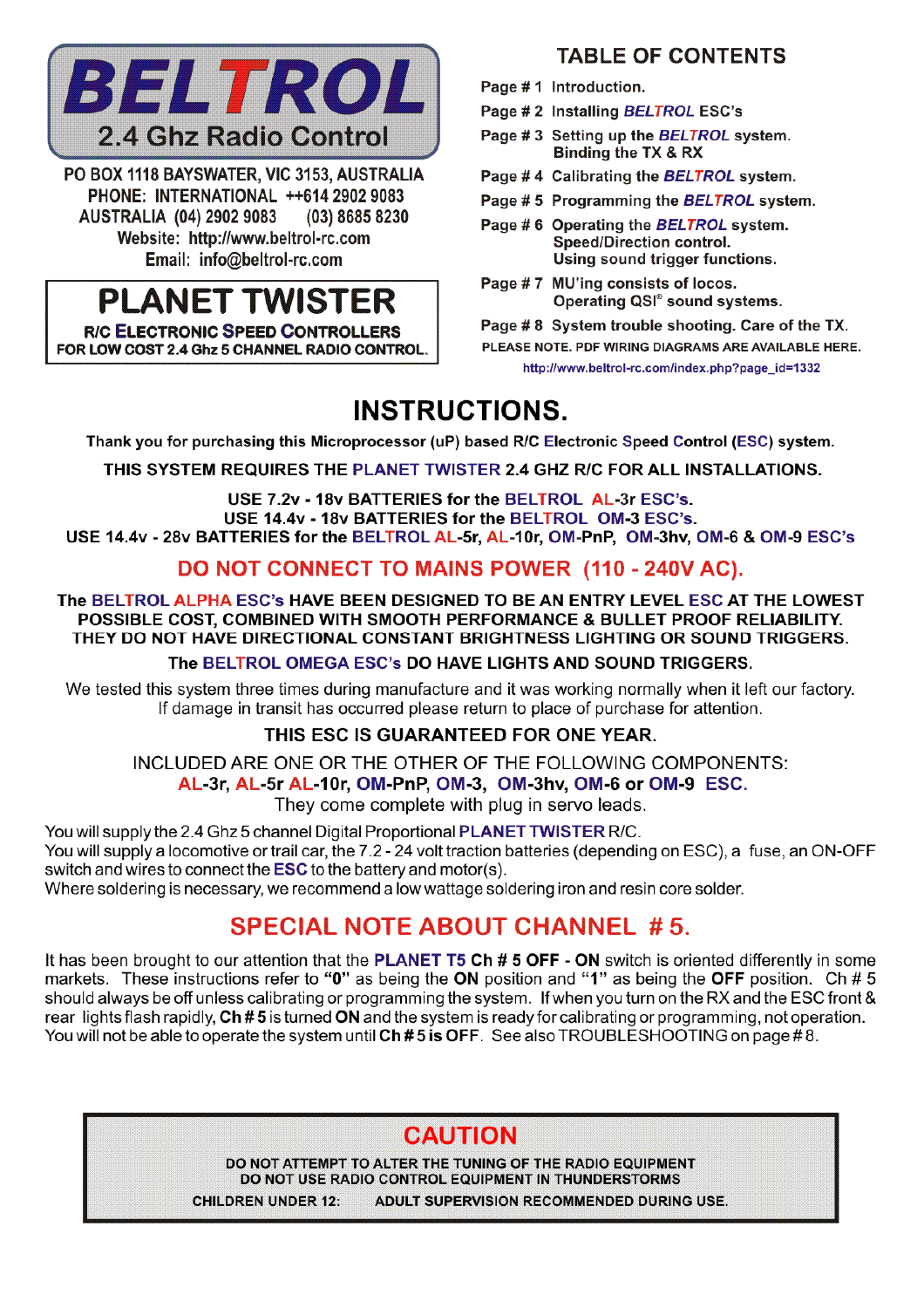# **INSTALLING** *BELTROL* **ESC's.**

**BELTROL RIC ESC** motor drivers use T5 5 channel 2.4 GHz digital proportional R/C with servo outputs. We have conducted development & testing with both Mode # 1 & Mode # 2 systems.

These have sprung Elevator & non sprung Throttle controls which are used to control the locomotive.

The **ALPHA** series requires the # UPGRADE-A or # UPGRADE-B kit to access lights and sound triggers. Channel # 5 (sometimes called the Landing Gear control switch) is used only for initial speed calibration and making system program changes such as Start/Max voltage, Default direction and system reset. See page # 4 for information as to how the TX sticks are used.

## **SHORT CIRCUIT & OVERLOAD PROTECTION.**

All *BELTROL* series **ESC's** are self protecting.

Although there is output overload and short circuit protection built into them it is essential you fuse the battery supply for overall system protection. See the wiring diagram pages.

*BELTROL* series **ESC's** provide a 5 volt BEC supply for the R6M 6 channel receiver via the supplied JR® (or Hi-Tec®) servo leads which are compatible with T5 2.4 GHz R/C.

You do not need batteries. Extra servos can be powered from the receiver.

It is not necessary to separate 2.4 GHz R/C systems with crystals. They are all legal for air & ground use. Every TX has a unique identifier code and any receiver R6M RX can be **"BOUND"** to any T5 TX.

You can mount the PCB with double stick tape or non conductive silicone. Do not allow metal objects to touch the rear of the PCB. Damage to the PCB may result.

Keep the RX well away (2" - 3") from the throttle, motor(s), batteries and any speakers.

Other than with brass locos, it does not matter where you place the antenna.

We have 200' + range with the system in plastic locos. There is **NO** "glitching" or "Rusty Bolt Effect".

**N.B.** With metal locos the antenna MUST be vented externally otherwise range will be reduced.

We can turn the T5 2.4 GHz TX OFF to save the batteries & the loco will "Cruise" along until the TX is turned ON again & manual control resumed. The *BELTROL* program ignores the TWISTER T5 Fail safe.

Please read the following with the diagram page for your particular ESC.

**E**. For the direction control insert the pre-wired 3 x wire servo plug into the **Elevator** channel. (Ch # 3).

**T**. For the speed control insert the pre-wired 1 x wire servo plug into the **Throttle** channel. (Ch # 1).

**G**. For the speed calibration insert the pre-wired 1 x wire servo plug into the **Gear** channel. (Ch # 5).

**A**. For the sound trigger functions insert the pre-wired 1 x wire servo plug into the **Aileron** channel. (Ch # 2).

This is the L – R stick on the Throttle control. It may suit you better to use L – R Rudder control (Ch  $\#$  4). Siting & Polarity of each plug is important. The **ORANGE** signal wire goes towards the middle of the RX.

## **IT IS MOST IMPORTANT THAT THE "SERVO" LEADS COMING FROM THE ESC ARE PLUGGED INTO THE CORRECT SOCKETS ON THE RX. THE SYSTEM WILL NOT FUNCTION CORRECTLY IF THEY ARE MISPLUGGED.**

## **INSTALLING THE** *BELTROL* **ESC.**

Connect the traction battery, which **MUST BE FUSED,** as per the wiring diagram.

*BELTROL* **R/C** offers a variety of installation kits for on board use such as the **# BIK-U3/6** which has screw terminals to simplify installations. For trail car installations we also have the **# BIK-TC5**. Make sure the battery pack is fully charged before using the system.

Connect the motor(s) as per the wiring diagrams. There is usually no need to suppress the motor(s). In most installations the system will function perfectly well without motor "Noise" suppression.

**BELTROL ALPHA ESC's** do not have directional lighting or sound triggers. (**# UPGRADE-A** or **B** required).

**BELTROL OMEGA ESC's** have directional lighting plus 2 x manual & 1x automatic sound triggers.

Use the **# RELAY-v5** if you want to control the regular loco wiring by reversing the traction battery voltage. This can save a lot of wiring in many locos. It is especially useful in USA Trains® locos to control incandescent bulbs or LED's up to 5 amp & smoke features.

## **IT IS MOST IMPORTANT THAT THE LIGHT BULBS BE COMPLETELY ISOLATED FROM ANY OTHER WIRING.**

Please note: If the **# RELAY-v5** has been used the lights will flash alternately, not together.

The following instructions assume the operator has used the available front & rear transistor lighting outputs.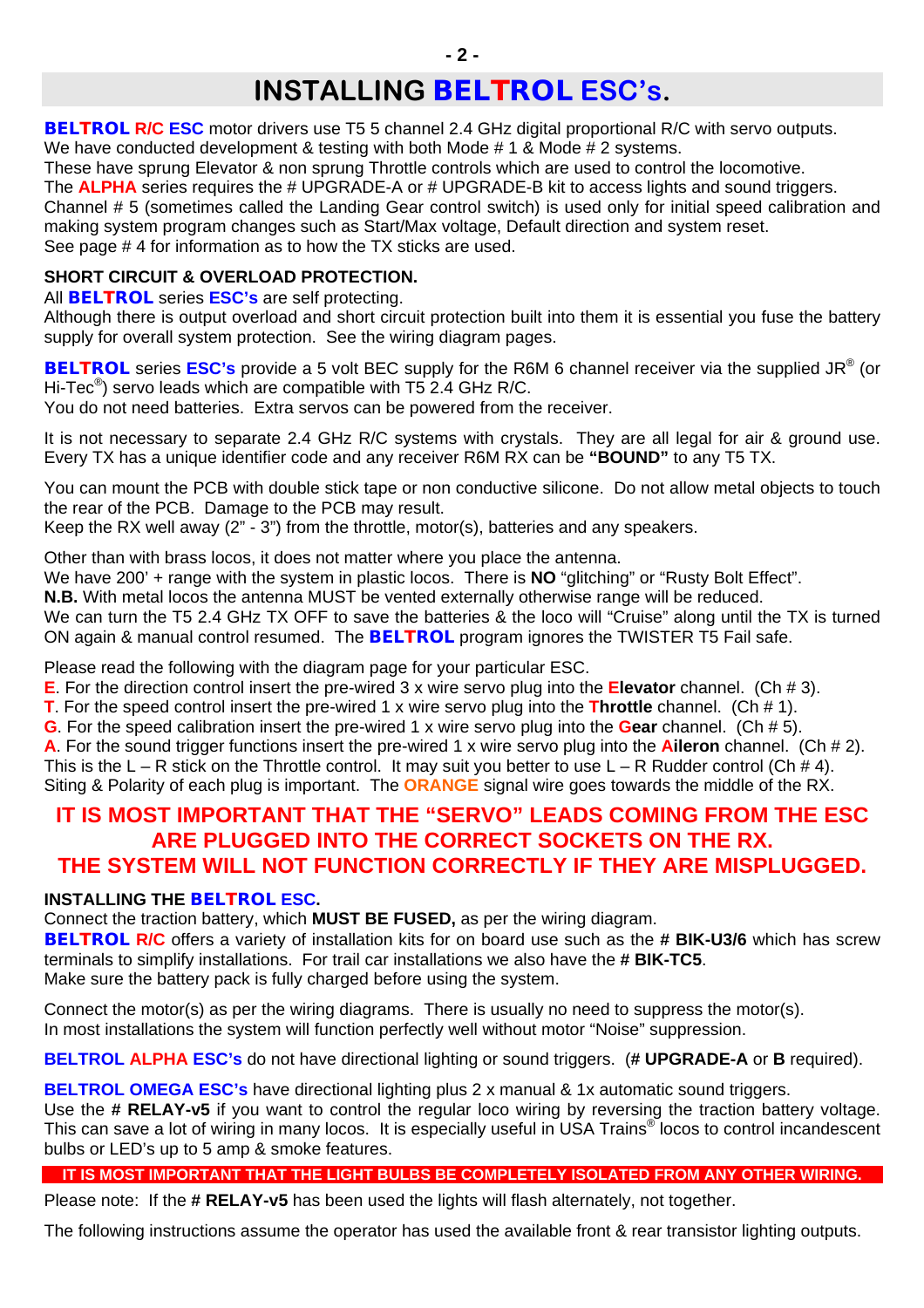# **SETTING UP THE** *BELTROL* **ESC's.**

**THESE INSTRUCTIONS REFER TO THE TWISTER T5 2.4 GHz 5 CHANNEL R/C. LAYOUT OF THE T5 TRANSMITTER.** 



Shown above is a Mode # 1 TX. The Elevator & Rudder stick is on the left. The Throttle & Aileron stick is on the right. The Ch # 5 switch is in top left corner.



Shown above is a Mode # 2 TX. The Elevator & Rudder stick is on the right. The Throttle & Aileron stick is on the left. The Ch # 5 switch is in top left corner.

## **Prior to using this system there are two procedures that must be carried out by the operator.**

## **1. "BINDING".**

The 1st procedure is to "BIND" the R6M Receiver (RX) to the T5 Transmitter (TX). "BINDING" is accomplished by following a few simple steps that are outlined in the R/C system instructions. In case you don't have those instructions here is how we go about it.

Although the *BELTROL* program ignores the RX Fail Safe commands, before "BINDING" the operator should nevertheless set up the failsafe as TWISTER intended.

The operator must have the spring loaded TX stick positions in neutral & the throttle stick to zero. Stick down. All the servo reversing switches must be set to normal.

#### **Firstly set up the TX trim tabs on all four control sticks. These MUST be in the middle.**

The TWISTER T5 has regular slide type trim tabs.

Once the trim tabs are in neutral you can proceed with the **"BINDING"** process.

There is no trim switch on Ch # 5 which must be set to the "1" position. This is opposite to SPEKTRUM DX5e. **The TRIM tabs are easy to accidentally move. Re-center them occasionally. No need to rebind.** 

#### **HOW TO "BIND".**

**1.1** The Twister uses a tiny pushbutton on the R6M RX & does not have a removable plug. This makes rebinding the loco to a different TX impossible when the RX is mounted inside a loco.

Turn the loco power ON. Then press the small "pushbutton" on the side of the R6M RX.

**1.2** .The RX LED will repeatedly blink 3 x times rapidly to indicate it is ready to be bound.

Please note the green LED on the **ESC** pcb & the front and rear lights (if fitted) will stay OFF.

The loco will always give a very slight jerk at switch ON.

**1.3** Turn the TX power switch to ON. Almost immediately the RX LED on the will blink very rapidly three times and then go solid ON to indicate "BINDING" is complete. The **ESC** LED & both loco lights will immediately blink three times & then go to solid ON.

Binding is complete.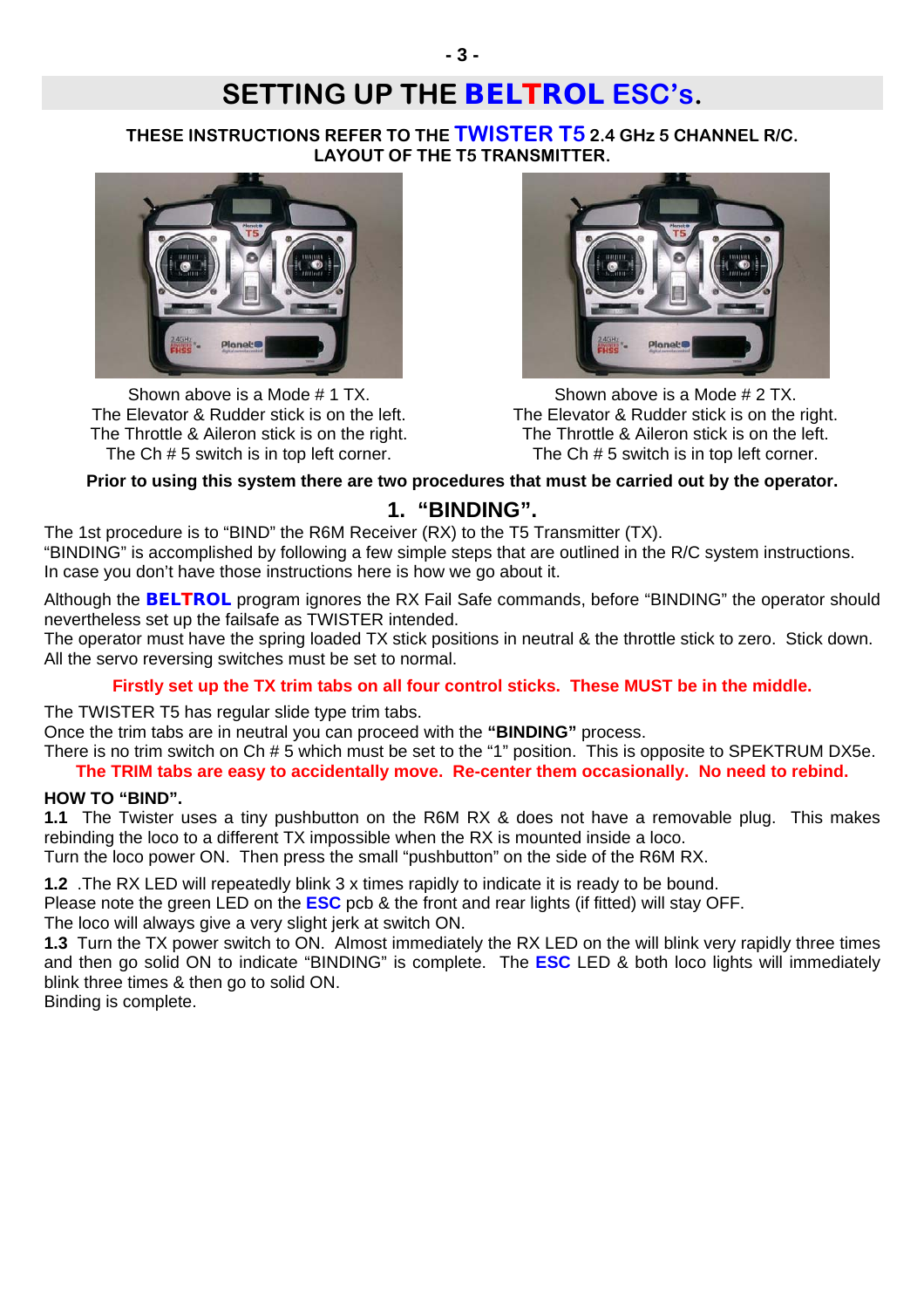## **- 4 - 2. CALIBRATION.**

The 2<sup>nd</sup> step in system preparation is to calibrate the direction & throttle sticks. Even though this step is only needed once when first setting up a new ESC, from time to time it is advisable to run through the procedure.

**2.1** Turn ON power to the loco which will give a slight jerk. The RX LED will blink slowly. Other lights OFF.



**2.2** Set the Mode # 1 T5 channel # 5 switch on the TX to **"0"** ON, i.e. push switch away from you.



**2.3** Turn the TX ON. Screen will show TX voltage. Make sure Throttle stick is down. Zero output.

After 2 - 3 seconds the RX & TX will recognise each other & the RX blinking LED will go to solid ON. The **ESC** LED & both front & rear lights will flash rapidly.



**2.4** From zero (down position), gently stroke the Throttle stick backwards & forwards full travel a couple of times. Pause briefly (less than 1 second) at end of each stroke. Then return stick to zero (down position).



**2.5** Gently stroke the Elevator stick backwards & forwards full travel a couple of times & let stick go.



**2.6** Turn the Channel # 5 switch to **"1"** OFF. i.e. pull the switch towards you.

The **ESC** LED & loco lights will immediately blink three times at a slower rate & both lights will go to solid ON. The system is in neutral and ready to operate.

**2.7** Either turn the loco and TX OFF for later use, or proceed to page # 5.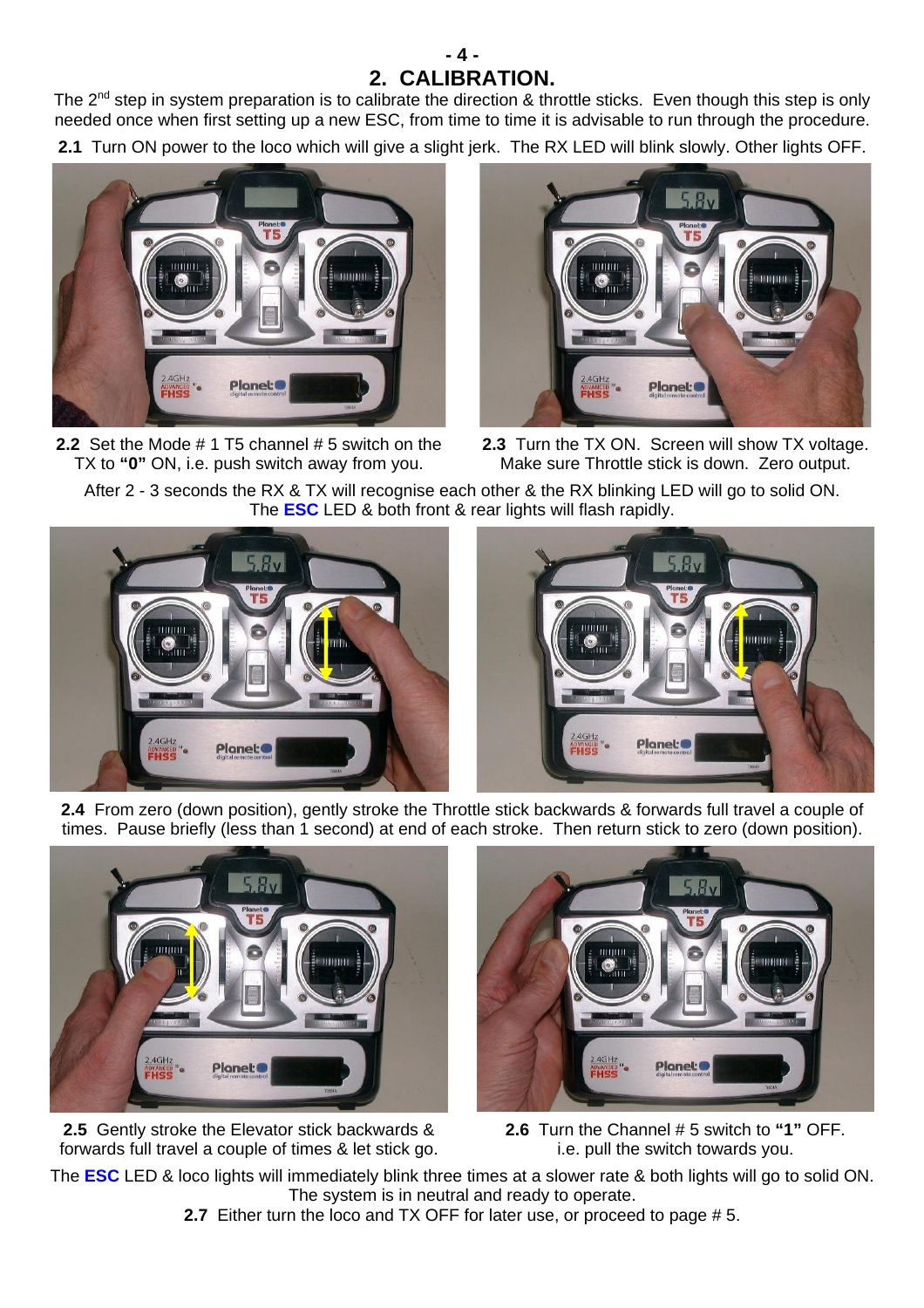## **- 5 - 3. PROGRAMMING.**

Operating features of the *BELTROL* system can be programmed from the TX by turning on CH # 5. Channel # 5 is turned ON by pushing the switch away from you to **"0"**. This is backwards to other R/C's. **Programming can only take place when the system is in neutral.** 

**3.1 START VOLTAGE.** This feature is designed to equalise the starting voltage of dissimilar locos.

**3.2 TOP SPEED VOLTAGE.** This can limit the top speed available. Either for speed matching locos or, for limiting the top speed of one loco, say for when the system is being operated by children.

**3.3 MOMENTUM.** Toggle momentum control ON or OFF.

**3.4 DEFAULT DIRECTION.** Re-set the direction of a loco when it is to run back to back with another loco.

**3.5 SYSTEM RESET.** This takes # 1 & # 2 back to the factory default if incorrectly set.

### **HOW TO USE THE PROGRAMMING FEATURE.**

Turn ON the loco power. The loco will give a slight jerk & the RX and loco lights will stay OFF. After switch ON, the system will be, & must stay, in neutral. If running, return to neutral before programming. Only turn the Ch # 5 switch ON **AFTER** the TX has been turned on. **Do not turn the Ch # 5 switch on first.** 

### **SPEED MATCHING.**

If you have two or more locos that have dissimilar starting and top speeds, you can adjust those voltages so the locos will be fairly accurately speed matched across the speed range. It has been our experience that absolutely accurate matching is not really needed for smooth performance. The trade off is the top speed of a consist of locos controlled by one TX will be limited to the top speed of the slowest loco.

**3.1 START VOLTAGE.** We suggest you test the locos you wish to match one at a time to find out the stick setting at which the **slowest** starting locos begin to move. Count the number of clicks from OFF.

Then, with the slowest loco stopped and the direction set to neutral:

Move the throttle stick to the loco start speed desired. i.e. to the stick position where the loco started moving. Then push the direction (elevator) stick forwards once only. The lights will blink **ONCE** with the push.

Wait a couple of seconds for the lights to blink **ONCE** again indicating the new start voltage setting has been stored in the system memory. Then move the throttle stick back to zero (OFF) position. i.e. stick down.

Then turn channel # 5 OFF. The lights will blink three times and then go to all solid ON. i.e. Neutral. Repeat the procedure if the setting is incorrect.

**3.2 TOP SPEED VOLTAGE.** If speed matching, we suggest you test the locos you wish to match one at a time to find out the stick setting at which the **fastest** loco matches the top speed of the slowest loco. Then, with the fastest loco stopped and the direction set to neutral:

Move the throttle stick to the lower top speed desired for the loco. i.e. to the stick position where the fastest loco matched the top speed of the slowest loco.

Then push the direction (elevator) stick forwards **TWICE** only. The lights will blink once with each push. Wait a couple of seconds for the lights to blink **TWICE** again indicating the new start voltage setting has been stored in the system memory. Then move the throttle stick back to zero (OFF) position. i.e. stick down. Then turn channel # 5 OFF. The lights will blink three times and then go to all solid ON. i.e. Neutral. Repeat the procedure if the setting is incorrect.

**OR:** Follow the same steps to limit the top speed of any loco when children are using the loco.

**3.3 MOMENTUM.** Toggle momentum control ON or OFF.

Press the elevator stick forwards three times only. The lights will blink once with each push.

Wait a couple of seconds for the lights to blink **THREE** times again indicating the default direction setting has been stored in the system memory.

Then turn channel # 5 OFF. The lights will blink three times and then go to all solid ON. i.e. Neutral.

**3.4 DEFAULT DIRECTION.** To re-set the default direction of a loco to run back to back with another loco: Push the direction (elevator) stick forwards four times only. The lights will blink once with each push. Wait a couple of seconds for the lights to blink **FOUR** times again indicating the default direction setting has

been stored in the system memory.

Then turn channel # 5 OFF. The lights will blink three times and then go to all solid ON. i.e. Neutral.

**3.5 SYSTEM RESET.** To take # **3.1** & # **3.2** back to the factory default if incorrectly set:

Push the direction (elevator) stick forwards **FIVE** times only. The lights will blink once with each push.

Wait a couple of seconds for the lights to blink **FIVE** times again indicating the voltage settings have been returned to default in the system memory.

Then turn channel # 5 OFF. The lights will blink three times and then go to all solid ON. i.e. Neutral.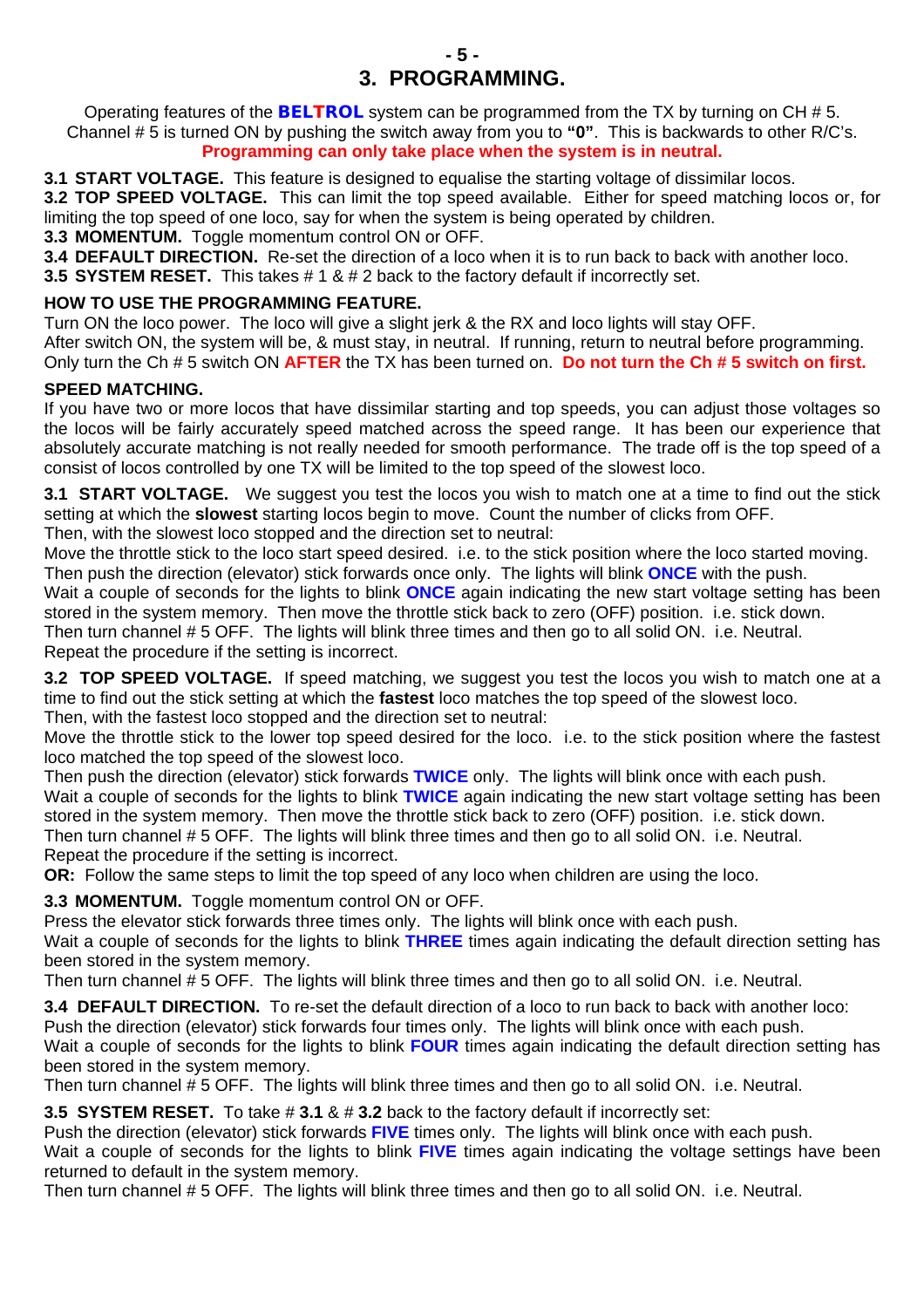Please note. If you are using either # **RELAY** option one or the other lights will be ON. Never both.

## **4. HOW TO OPERATE.**

## **N.B. The TX Ch # 5 switch must be set towards you, "1" OFF**

Turn power ON to the loco which will give a slight jerk. The RX will blink & ESC + loco the lights will stay OFF. Then turn the TX ON. After a few seconds (between 2 - 8 seconds) the TX & RX will recognise each other. The RX LED will come ON solid and not blink. The **ESC** LED & both front and rear loco lights (if fitted) will blink three times & then all lights will go to solid ON.

Ensure all three switches on the three way DIP switch on the pcb are set to OFF.

**N.B. In order to select a direction the throttle stick must be OFF and the system must be in neutral.** 

**4.1 FORWARDS.** To select forwards direction push the Elevator stick fully forwards once & then release it. The rear light will go out. The green LED on the **ESC** pcb & the front light will stay ON.

**4.2 SPEEDING UP**. Gently push the Throttle stick forwards. The loco will accelerate away after 3 - 4 clicks. The speed is proportional to the stick position with a small amount of momentum built in to prevent sudden jerky movements. Let the stick go once the desired speed has been reached. The speed will stay the same until the Throttle stick is moved either up or down.

In most operating conditions you can turn the TX off to save TX batteries if you wish. The loco will remember the setting and stay there until the TX is switched back on and the Throttle stick moved.

**4.3 SLOWING DOWN**. Pull the Throttle stick back to the desired speed.

**4.4 STOPPING**. Pull the Throttle stick back all the way back to stop. The **ESC** LED & front light will be ON.

**4.5 REVERSE**. You must completely stop the loco first. The Throttle stick must be all the way down. Then pull the Elevator stick fully back once & release it to return the system to neutral from forwards. The **ESC** LED plus both front and rear lights will be ON.

Then pull the stick back again & release it. The **ESC** LED & front light will go out. The rear light will stay ON. To speed up, slow down & stop in reverse see **SPEEDING UP, SLOWING DOWN & STOPPING** above.

# **CONTROLLING MOMENTUM & SOUND TRIGGERS.**

The *BELTROL* **ESC's** feature controllable momentum. An operator can control precisely how much or how little momentum effect is applied whilst accelerating and braking. The default is Momentum enabled. Momentum can either be ignored or switched off. See page # 5, # **3.3** for how to switch momentum OFF.

## **BRAKE RELEASE**.

Once direction has been set (see **4.1** above) pull the direction stick back (down) fully & **HOLD** stick in place. Then use the Throttle stick to set the speed you wish to attain.

If you hold the direction stick down the loco will start to accelerate up to the set speed at the slowest rate of acceleration (30 seconds from zero to top speed).

The acceleration rate is proportional to the stick position. Fully down = 30 seconds, half down = 15 seconds. If you let the direction stick go, the loco will accelerate at the fastest rate (10 seconds from zero to full speed) up to the set speed.

## **BRAKE APPLY**.

Whilst the loco is running pull the direction stick all the way back (down) fully and **HOLD** stick in place. Then use the Throttle stick to set the speed to zero.

If you hold the direction stick down the loco will start to decelerate to the set speed at the slowest rate of braking (30 seconds from top speed to zero).

The braking rate is proportional to the stick position. Fully down  $= 30$  seconds, half down  $= 15$  seconds.

If you let the stick go the loco will decelerate at the fastest rate (10 seconds from full speed to zero).

## **SOUND SYSTEM TRIGGERS**.

The *BELTROL* **AL ESC's** have no provision for sound triggers. **# UPGRADE-A** or **B** is required. The *BELTROL* **OM ESC's** have three sound triggers. The sprung left to right Aileron stick controls 2 x manual triggers for Whistle/Horn & Bell via ESC output terminals # 1 & # 2. They can be used as is with all sound systems such as Sierra, Phoenix, Dallee & MyLocosound.

Terminal # 3 has 1 x automatic trigger. This is only available when the simulated braking is being used. Notch 8 (or working) is turned ON when speed ramps up. Notch 8 is OFF when set speed is attained. Currently this feature can only be used with DALLEE diesel sound systems.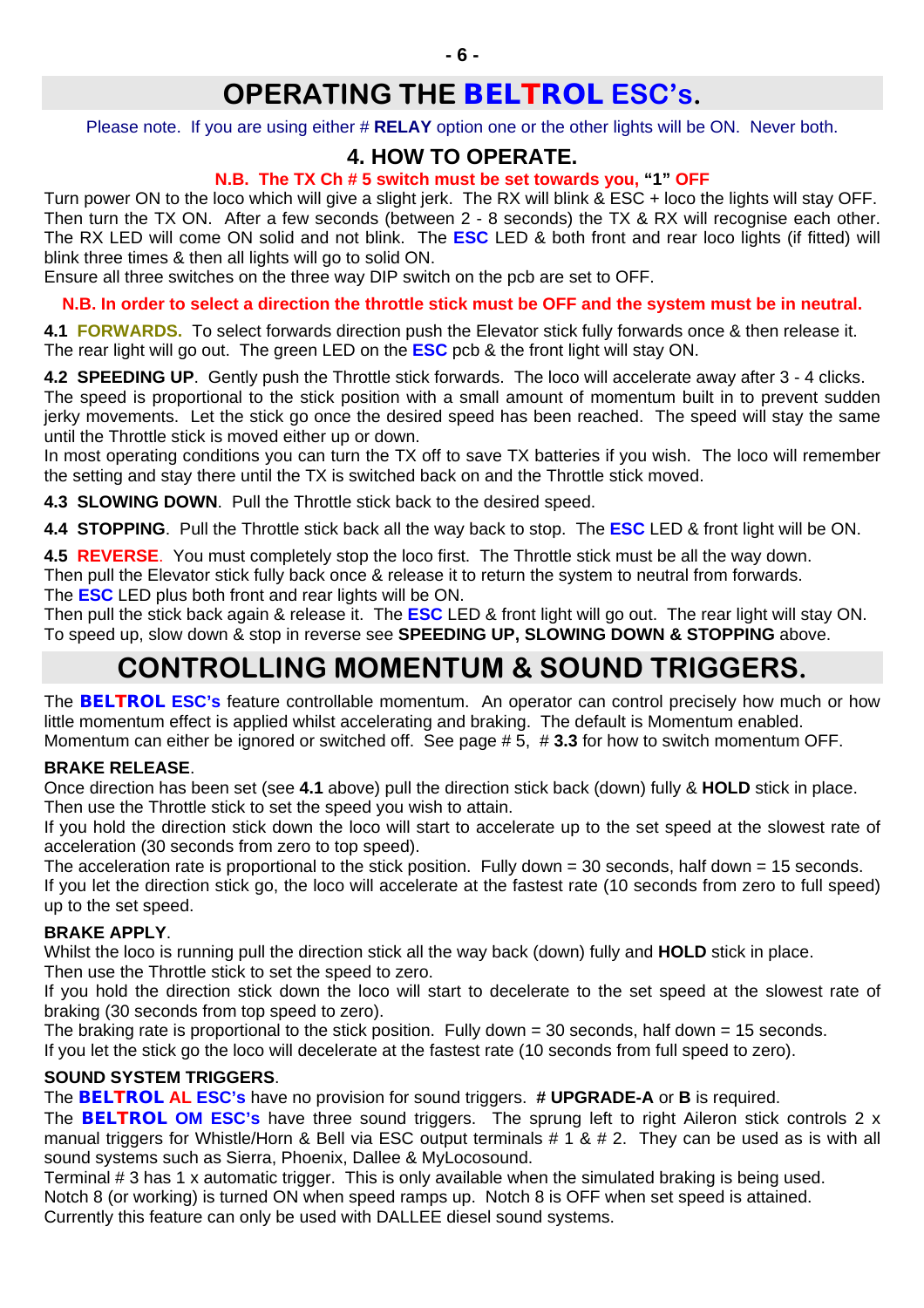# *BELTROL* **ESC MU'ing LOCO CONSISTS.**

#### **MULTIPLE LOCOS IN A CONSIST.**

The *BELTROL* **ESC's** are capable of MU'ing multiple locos in one consist of locos.

You can add as many speed matched locos to the loco consist, as you like. Each loco must be bound to the controlling TX. Follow the "BINDING" procedure described above on page # 3.

If the loco to be added has already been speed calibrated, there is no need to repeat the calibration step.

The *BELTROL* program permits reversing default direction & speed matching of locos. Settings for these features are stored in the ESC so that any loco can be acquired by any TX. See page # 5.

### **HOW TO ADD LOCOS TO A CONSIST.**

Turn the first loco OFF. Turn the second loco ON and drive it into position. Turn the first loco back ON. The lock in feature of the system ensures the direction is set positively. Just make sure both locos are at zero output before changing direction. To make sure the direction is set correctly for all locos in a consist, press the direction stick twice from neutral. Once the direction is set it cannot accidentally change back to neutral.

### **DELETING LOCOS FROM A CONSIST.**

Turn OFF the **"to be retained"** loco. Leave the **"to be deleted"** loco ON & drive it away, or, **rebind** it to a different TX for use by another operator. See page # 3.

## *BELTROL* **ESC used with the current model QSI® sound.**

**DO NOT** use the PWM ESC's. Only the **ALPHA AL**-**10r** *BELTROL* **ESC** can be used with a QSI® sound system fitted to a PnP socket inside an AristoCraft® loco. The **AL**-**10r** controls QSI® sound correctly with outstandingly smooth slow speed acceleration & braking. The only practical way to use it is in a trail car with the batteries etc. We recommend a minimum of 18 volts nominal. You can safely use up to 24 volts nominal.

Simply connect the output of the *BELTROL* **ESC** to the pigtails on the back of the AristoCraft® loco. For other brands of locos refer to the QSI® instructions. The track pick ups **MUST** be disabled. You can use the QSI® as delivered with default "REGULATED THROTTLE CONTROL". We recommend resetting to "STANDARD THROTTLE CONTROL" with level 2 load **BEFORE** setting an idle voltage**(1)**.

The QSI® sound system needs to have an idle voltage applied so that when the loco has stopped the sound system is kept alive. The *BELTROL* system can be programmed to do this. Here is how to do it. Once the TX & RX have been bound together you need to calibrate the loco speed as described on page # 4. Once calibrated you now need to set the idle voltage which in effect is the same as setting the start speed. With the loco switched on, gradually apply throttle until the sound system comes ON**(1)**. Note TX stick position Continue to carefully apply throttle until the loco just begins to move. Once again note the stick position. You need to decide at which point it is that best suits your application. We suggest the idle (i.e. start) voltage should be set midway between the two stick positions you have just determined. Once you have determined what the start voltage is to be, take the throttle stick back down to zero and set the direction to neutral.

Now go into *BELTROL* programming mode (see page # 5 section **3.1.**).

After entering programming mode, set the throttle stick position as recommended above.

Then push the direction (elevator) stick forwards once only. The lights will blink **ONCE** with the push. Wait a couple of seconds for the lights to blink **ONCE** again indicating the new start voltage setting has been stored in the system memory. Then move the throttle stick back to zero (OFF) position. i.e. Stick down. Then turn channel # 5 OFF. The lights will blink three times and then go to all solid ON. i.e. Neutral. The QSI<sup>®</sup> sound system will come on and you are now ready to operate.

## **CONTROLLING THE SPEED OF A QSI**® **EQUIPPED LOCO.**

To control the loco see page # 6 section **5.1.** etc. The loco will **NOT** jerk when power is switched ON. If the direction is wrong, simply swap over the two wires coming from MM on the *BELTROL* **ESC.** When stopped the sound will remain in idle.

## **CAUTION. DO NOT CONNECT THE OUTPUT OF THE ESC TO ANY NON QSI® EQUIPPED LOCOS.**

## **TRIGGERING THE QSI**® **SOUND SYSTEM WHISTLE/HORN & BELL.**

You will need to fit the *BELTROL* **# FLIPPER** in series in the MM leads and connect the trigger to the appropriate terminal on the *BELTROL* **ESC**. See the special **# FLIPPER** wiring diagram.

One or the other of the sideways sticks will trigger the output functions. Only one half of the stick is used. The stick should be moved one way very briefly to turn the Bell ON & very briefly again to turn the Bell OFF. Move the same stick the same way & hold it to play the Whistle/Horn. Let the stick go & the play will cease.